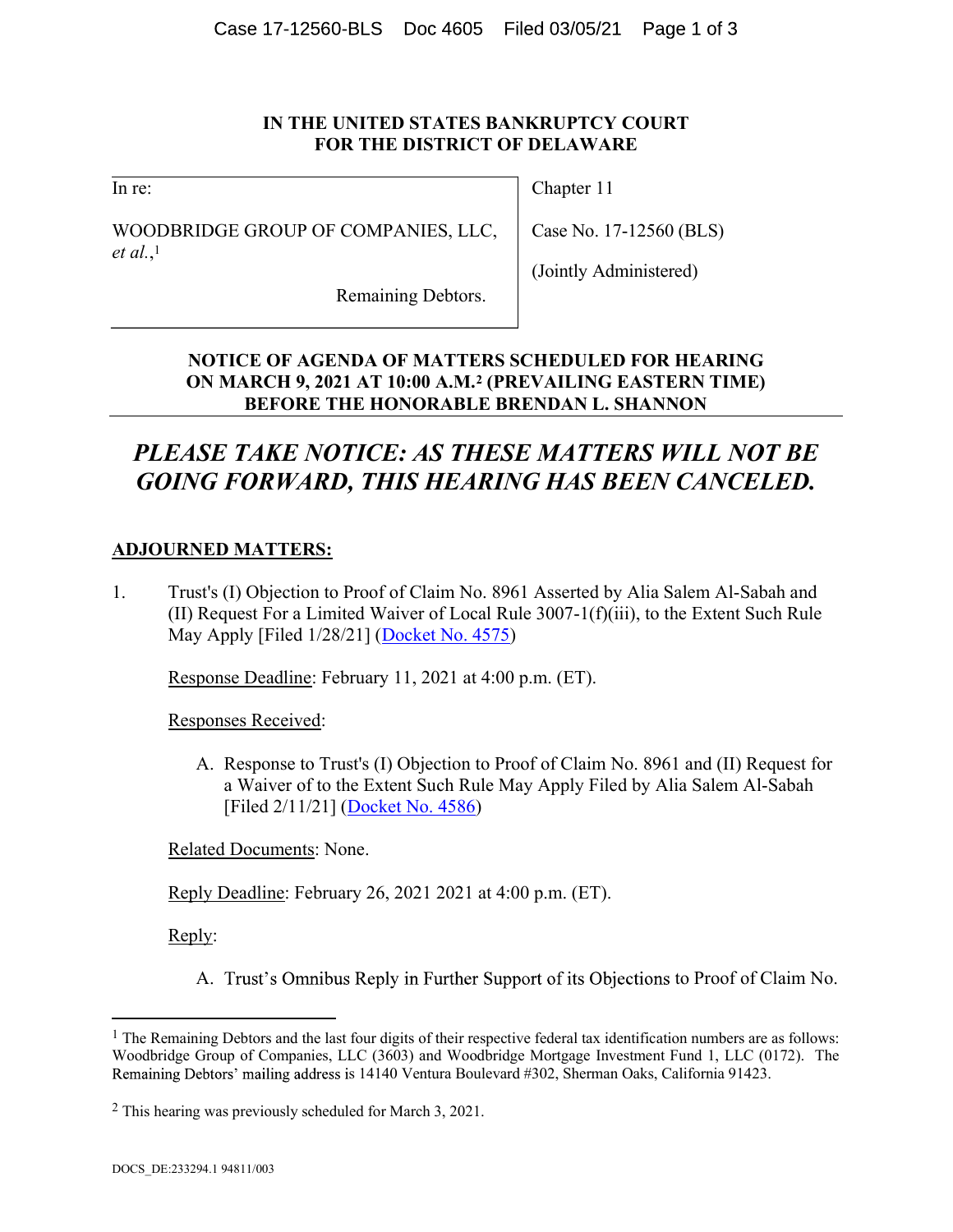8961 and Proof of Claim No. 8963, Both Asserted By Alia Salem Al-Sabah, and for Related Relief [Filed 2/26/21] (Docket No. 4597)

Status: The parties have settled this matter subject to documentation acceptable to the parties. This matter is adjourned until April 7, 2021 at 11:00 a.m. (ET) to allow the parties to finalize the proposed settlement.

2. Trust's (I) Objection to Proof of Claim No. 8963 Asserted by Alia Salem Al-Sabah and (II) Request For a Limited Waiver of Local Rule 3007-1(f)(iii), to the Extent Such Rule May Apply [Filed 1/28/21] (Docket No. 4576)

Response Deadline: February 11, 2021 at 4:00 p.m. (ET).

Responses Received:

A. Response to Trust's (I) Objection to Proof of Claim No. 8963 and (II) Request for a Waiver to the Extend Such Rule May Apply. Filed by Alia Salem Al-Sabah [Filed 2/11/21] (Docket No. 4587)

Related Documents: None.

Reply Deadline: February 26, 2021 2021 at 4:00 p.m. (ET).

Reply:

A. Trust's Omnibus Reply in Further Support of its Objections to Proof of Claim No. 8961 and Proof of Claim No. 8963, Both Asserted By Alia Salem Al-Sabah, and for Related Relief [Filed 2/26/21] (Docket No. 4597)

Status: The parties have settled this matter subject to documentation acceptable to the parties. This matter is adjourned until April 7, 2021 at 11:00 a.m. (ET) to allow the parties to finalize the proposed settlement.